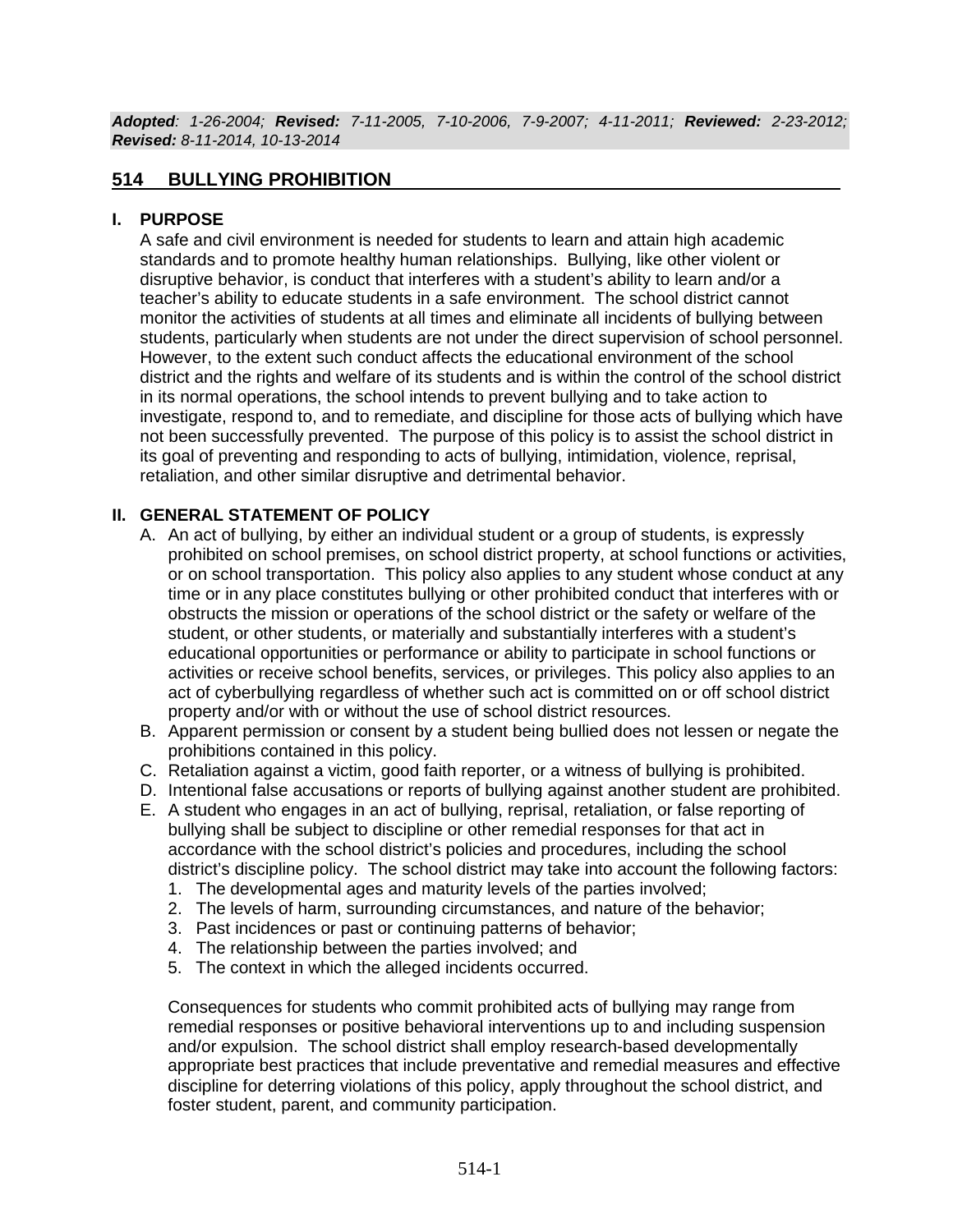Consequences for other individuals engaging in prohibited acts of bullying may include, but not be limited to, exclusion from school district property and events.

G. The school district will act to investigate all complaints of bullying reported to the school district and will discipline or take appropriate action against any student, who is found to have violated this policy.

## **III. DEFINITIONS**

For purposes of this policy, the definitions included in this section apply.

- A. "Bullying" means intimidating, threatening, abusive, or harming conduct that is objectively offensive and:
	- 1. an actual or perceived imbalance of power exists between the student engaging in the prohibited conduct and the target of the prohibited conduct, and the conduct is repeated or forms a pattern; or
	- 2. materially and substantially interferes with a student's educational opportunities or performance or ability to participate in school functions or activities or receive school benefits, services, or privileges.

The term, "bullying," specifically includes cyberbullying as defined in this policy.

- B. "Cyberbullying" means bullying using technology or other electronic communication, including, but not limited to, a transfer of a sign, signal, writing, image, sound, or data, including a post on a social network Internet website or forum, transmitted through a computer, cell phone, or other electronic device. The term applies to prohibited conduct which occurs on school premises, on school district property, at school functions or activities, on school transportation, or on school computers, networks, forums, and mailing lists, or off school premises to the extent that it substantially and materially disrupts student learning or the school environment.
- C. "Immediately" means as soon as possible.
- D. "Intimidating, threatening, abusive, or harming conduct" means, but is not limited to, conduct that does the following:
	- 1. Causes physical harm to a student or a student's property or causes a student to be in reasonable fear of harm to person or property;
	- 2. Under Minnesota common law, violates a student's reasonable expectation of privacy, defames a student, or constitutes intentional infliction of emotional distress against a student; or
	- 3. Is directed at any student or students, including those based on a person's actual or perceived race, ethnicity, color, creed, religion, national origin, immigration status, sex, marital status, familial status, socioeconomic status, physical appearance, sexual orientation including gender identity and expression, academic status related to student performance, disability, or status with regard to public assistance, age, or any additional characteristic defined in the Minnesota Human Rights Act (MHRA). However, prohibited conduct need not be based on any particular characteristic defined in this paragraph or the MHRA.
- E. "On school premises, on school district property, at school functions or activities, or on school transportation" means all school district buildings, school grounds, and school property or property immediately adjacent to school grounds, school bus stops, school buses, school vehicles, school contracted vehicles, or any other vehicles approved for school district purposes, the area of entrance or departure from school grounds, premises, or events, and all school-related functions, school-sponsored activities, events, or trips. School district property also may mean a student's walking route to or from school for purposes of attending school or school-related functions, activities, or events. While prohibiting bullying at these locations and events, the school district does not represent that it will provide supervision or assume liability at these locations and events.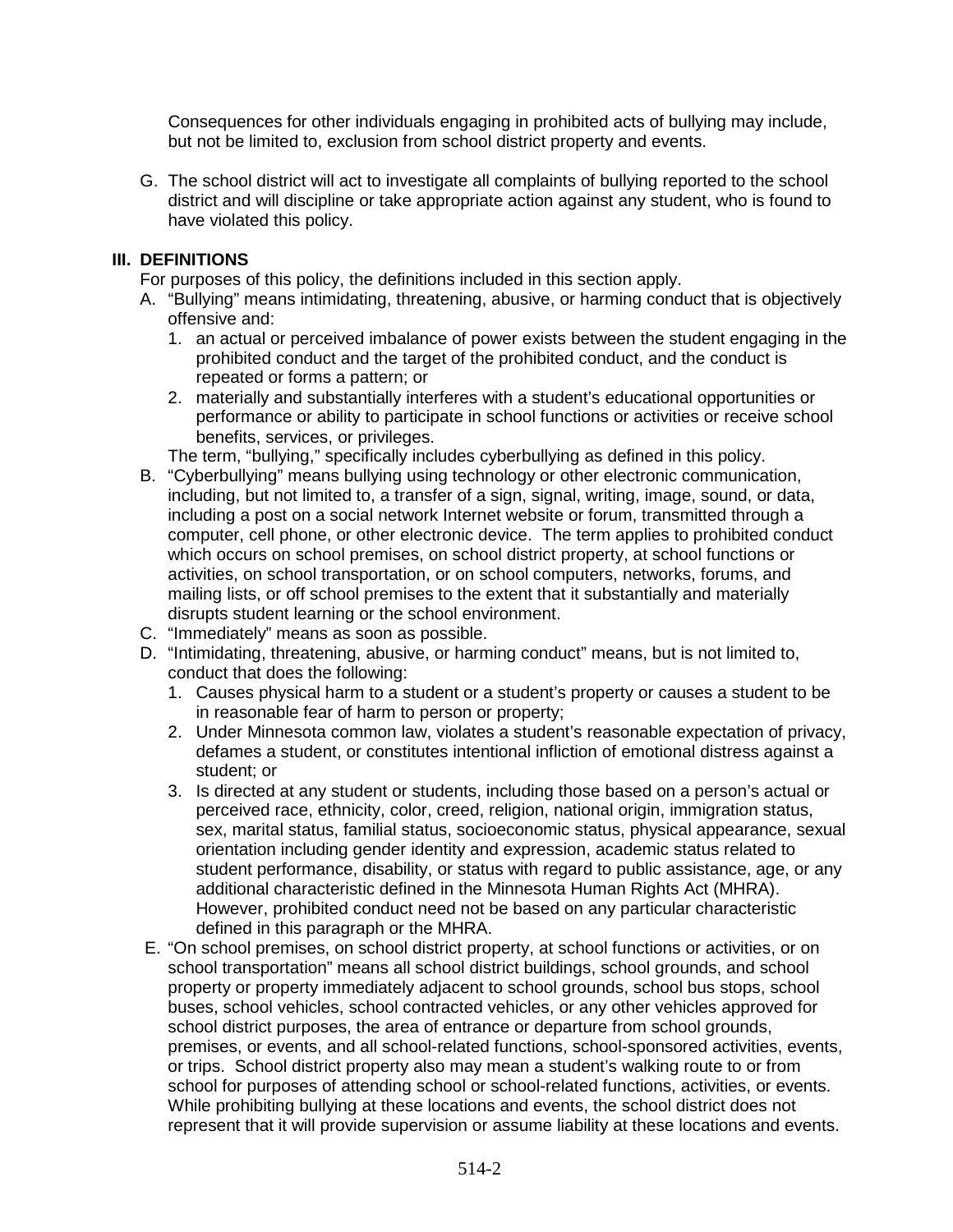- F. "Prohibited conduct" means bullying or cyberbullying as defined in this policy or retaliation or reprisal for asserting, alleging, reporting, or providing information about such conduct or knowingly making a false report about bullying.
- G. "Remedial response" means a measure to stop and correct prohibited conduct, prevent prohibited conduct from recurring, and protect, support, and intervene on behalf of a student who is the target or victim of prohibited conduct.
- H. "Student" means a student enrolled in a public school or a charter school.

## **IV. REPORTING PROCEDURE**

- A. Any person who believes he or she has been the target or victim of bullying or any person with knowledge or belief of conduct that may constitute bullying or prohibited conduct under this policy shall report the alleged acts immediately to an appropriate school district official designated by this policy. A person may report bullying anonymously. However, school district may not rely solely on an anonymous report to determine discipline or other remedial responses.
- B. The school district encourages the reporting party or complainant to use the report form available from the principal or building supervisor of each building or available in the school district office, but oral reports shall be considered complaints as well.
- C. The building principal, the principal's designee, or the building supervisor (hereinafter the "building report taker") is the person responsible for receiving reports of bullying or other prohibited conduct at the building level. Any person may report bullying or other prohibited conduct directly to a school district human rights officer or the superintendent. If the complaint involves the building report taker, the complaint shall be made or filed directly with the superintendent or the school district human rights officer by the reporting party or complainant.

The building report taker shall ensure that this policy and its procedures, practices, consequences, and sanctions are fairly and fully implemented and shall serve as the primary contact on policy and procedural matters. The building report taker or a third party designated by the school district shall be responsible for the investigation. The building report taker shall provide information about available community resources to the target or victim of the bullying or other prohibited conduct, the perpetrator, and other affected individuals as appropriate.

- D. A teacher, school administrator, volunteer, contractor, or other school employee shall be particularly alert to possible situations, circumstances, or events that might include bullying. Any such person who witnesses, observes, receives a report of, or has other knowledge or belief of conduct that may constitute bullying or other prohibited conduct shall make reasonable efforts to address and resolve the bullying or prohibited conduct and shall inform the building report taker immediately. School district personnel who fail to inform the building report taker of conduct that may constitute bullying or other prohibited conduct or who fail to make reasonable efforts to address and resolve the bullying or prohibited conduct in a timely manner may be subject to disciplinary action.
- E. Reports of bullying or other prohibited conduct are classified as private educational and/or personnel data and/or confidential investigative data and will not be disclosed except as permitted by law. The building report taker, in conjunction with the responsible authority, shall be responsible for keeping and regulating access to any report of bullying and the record of any resulting investigation.
- F. Submission of a good faith complaint or report of bullying or other prohibited conduct will not affect the complainant's or reporter's future employment, grades, work assignments, or educational or work environment.
- G. The school district will respect the privacy of the complainant(s), the individual(s) against whom the complaint is filed, and the witnesses as much as possible, consistent with the school district's obligation to investigate, take appropriate action, and comply with any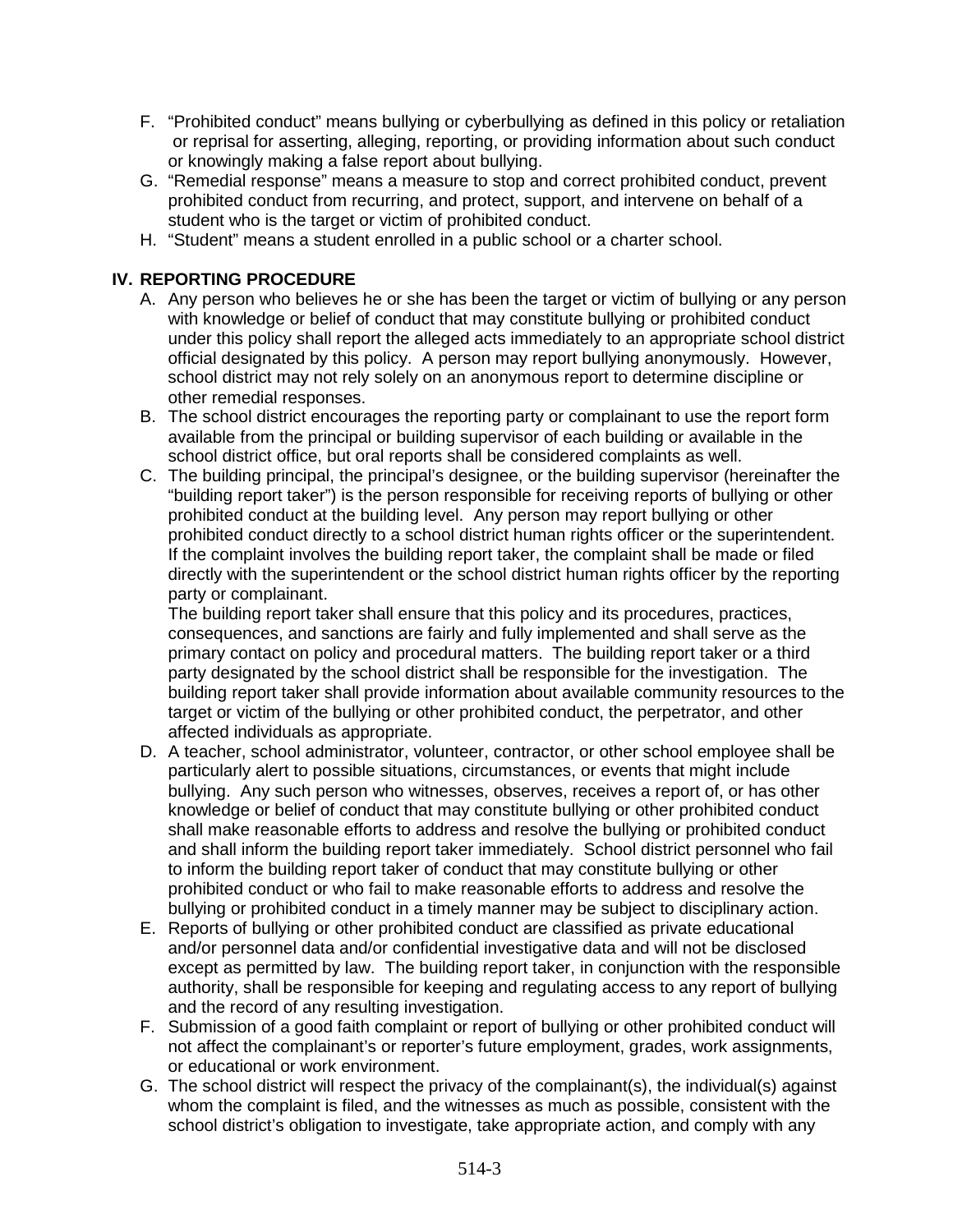legal disclosure obligations, including, but not limited to, the Minnesota Government Data Practices Act ("MGDPA") and the United States Family Educational Rights and Privacy Act ("FERPA").

# **V. SCHOOL DISTRICT ACTION**

- A. Within three days of the receipt of a complaint or report of bullying or other prohibited conduct, the school district shall undertake or authorize an investigation by the building report taker or a third party designated by the school district.
- B. The building report taker or other appropriate school district officials may take immediate steps, at their discretion, to protect the target or victim of the bullying or other prohibited conduct, the complainant, the reporter, and students, or others, pending completion of an investigation of the bullying or other prohibited conduct, consistent with applicable law.
- C. The alleged perpetrator of the bullying or other prohibited conduct shall be allowed the opportunity to present a defense during the investigation or prior to the imposition of discipline or other remedial responses.
- D. Upon completion of an investigation that determines that bullying or other prohibited conduct has occurred, the school district will take appropriate action. Such action may include, but is not limited to, warning, suspension, exclusion, expulsion, transfer, remediation, termination, or discharge. Disciplinary consequences will be sufficiently severe to try to deter violations and to appropriately discipline prohibited conduct. Remedial responses to the bullying or other prohibited conduct shall be tailored to the particular incident and nature of the conduct and shall take into account the factors specified in Section II.F. of this policy. School district action taken for violation of this policy will be consistent with the requirements of applicable collective bargaining agreements; applicable statutory authority, including the Minnesota Pupil Fair Dismissal Act; the student discipline policy (See MSBA/MASA Model Policy 506) and other applicable school district policies; and applicable regulations.
- E. The school district is not authorized to disclose to a victim private or confidential educational data regarding an alleged perpetrator who is a student of the school district. The School District presumes that the report taker officials will notify the parent(s) or guardian(s) of students who are targets of bullying or other prohibited conduct and the parent(s) or guardian(s) of alleged perpetrators of bullying or other prohibited conduct who have been involved in a reported and confirmed bullying incident. Report takers, however, have the discretion to not provide such notification if they deem it inappropriate to do so.
- F. In order to prevent or respond to bullying or other prohibited conduct committed by or directed against a child with a disability, the school district shall, when determined appropriate by the child's individualized education program (IEP) team or Section 504 team, allow the child's IEP or Section 504 plan to be drafted to address the skills and proficiencies the child needs as a result of the child's disability to allow the child to respond to or not to engage in bullying or other prohibited conduct.

## **VI. RETALIATION OR REPRISAL**

The school district will discipline or take appropriate action against any student who commits an act of reprisal or who retaliates against any person who asserts, alleges, or makes a good faith report of alleged bullying or prohibited conduct, who provides information about bullying or prohibited conduct, who testifies, assists, or participates in an investigation of alleged bullying or prohibited conduct, or who testifies, assists, or participates in a proceeding or hearing relating to such bullying or prohibited conduct. Retaliation includes, but is not limited to, any form of intimidation, reprisal, harassment, or intentional disparate treatment. Disciplinary consequences will be sufficiently severe to deter violations and to appropriately discipline the individual(s) who engaged in the prohibited conduct. Remedial responses to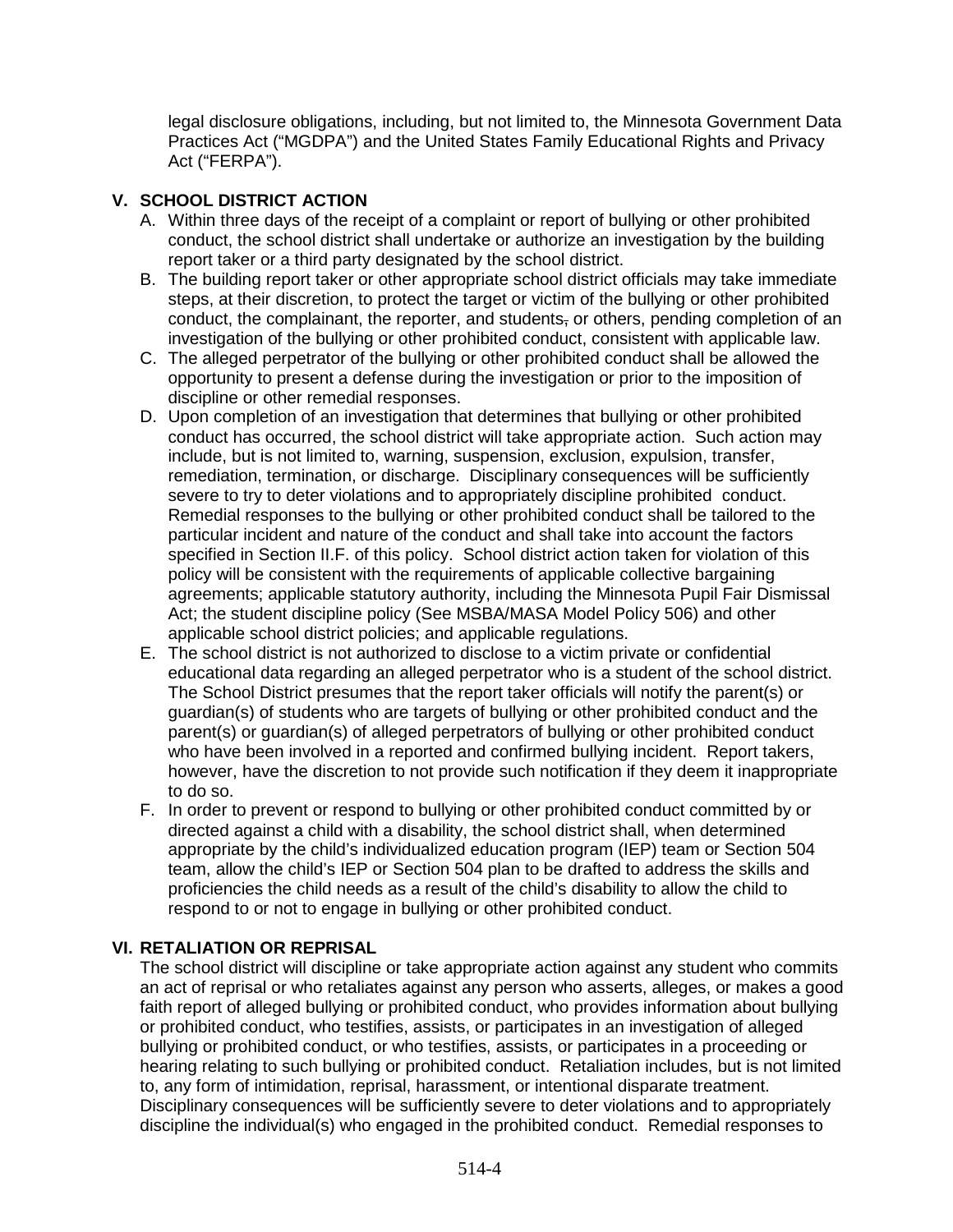the prohibited conduct shall be tailored to the particular incident and nature of the conduct and shall take into account the factors specified in Section II.F. of this policy.

## **VII.TRAINING AND EDUCATION**

- A. The school district shall discuss this policy with school personnel and volunteers and provide appropriate training to school district personnel regarding this policy. The school district shall establish a training cycle for school personnel to occur during a period not to exceed every three school years. Newly employed school personnel must receive the training within the first year of their employment with the school district. The school district or a school administrator may accelerate the training cycle or provide additional training based on a particular need or circumstance. This policy shall be included in employee handbooks, training materials, and publications on school rules, procedures, and standards of conduct, which materials shall also be used to publicize this policy.
- B. The school district shall require ongoing professional development, consistent with Minn. Stat. § 122A.60, to build the skills of all school personnel who regularly interact with students to identify, prevent, and appropriately address bullying and other prohibited conduct. Such professional development includes, but is not limited to, the following:
	- 1. Developmentally appropriate strategies both to prevent and to immediately and effectively intervene to stop prohibited conduct;
	- 2. The complex dynamics affecting a perpetrator, target, and witnesses to prohibited conduct;
	- 3. Research on prohibited conduct, including specific categories of students at risk for perpetrating or being the target or victim of bullying or other prohibited conduct in school;
	- 4. The incidence and nature of cyberbullying; and
	- 5. Internet safety and cyberbullying.
- C. The school district annually will provide education and information to students regarding bullying, including information regarding this school district policy prohibiting bullying, the harmful effects of bullying, and other applicable initiatives to prevent bullying and other prohibited conduct.
- D. The administration of the school district is directed to implement programs and other initiatives to prevent bullying, to respond to bullying in a manner that does not stigmatize the target or victim, and to make resources or referrals to resources available to targets or victims of bullying.
- E. The administration is encouraged to provide developmentally appropriate instruction and is directed to review programmatic instruction to determine if adjustments are necessary to help students identify and prevent or reduce bullying and other prohibited conduct, to value diversity in school and society, to develop and improve students' knowledge and skills for solving problems, managing conflict, engaging in civil discourse, and recognizing, responding to, and reporting bullying or other prohibited conduct, and to make effective prevention and intervention programs available to students. The administration must establish strategies for creating a positive school climate and use evidence-based social-emotional learning to prevent and reduce discrimination and other improper conduct. The administration is encouraged, to the extent practicable, to
	- take such actions as it may deem appropriate to accomplish the following: 1. Engage all students in creating a safe and supportive school environment;
	- 2. Partner with parents and other community members to develop and implement prevention and intervention programs;
	- 3. Engage all students and adults in integrating education, intervention, and other remedial responses into the school environment;
	- 4. Train student bystanders to intervene in and report incidents of bullying and other prohibited conduct to the schools' primary contact person;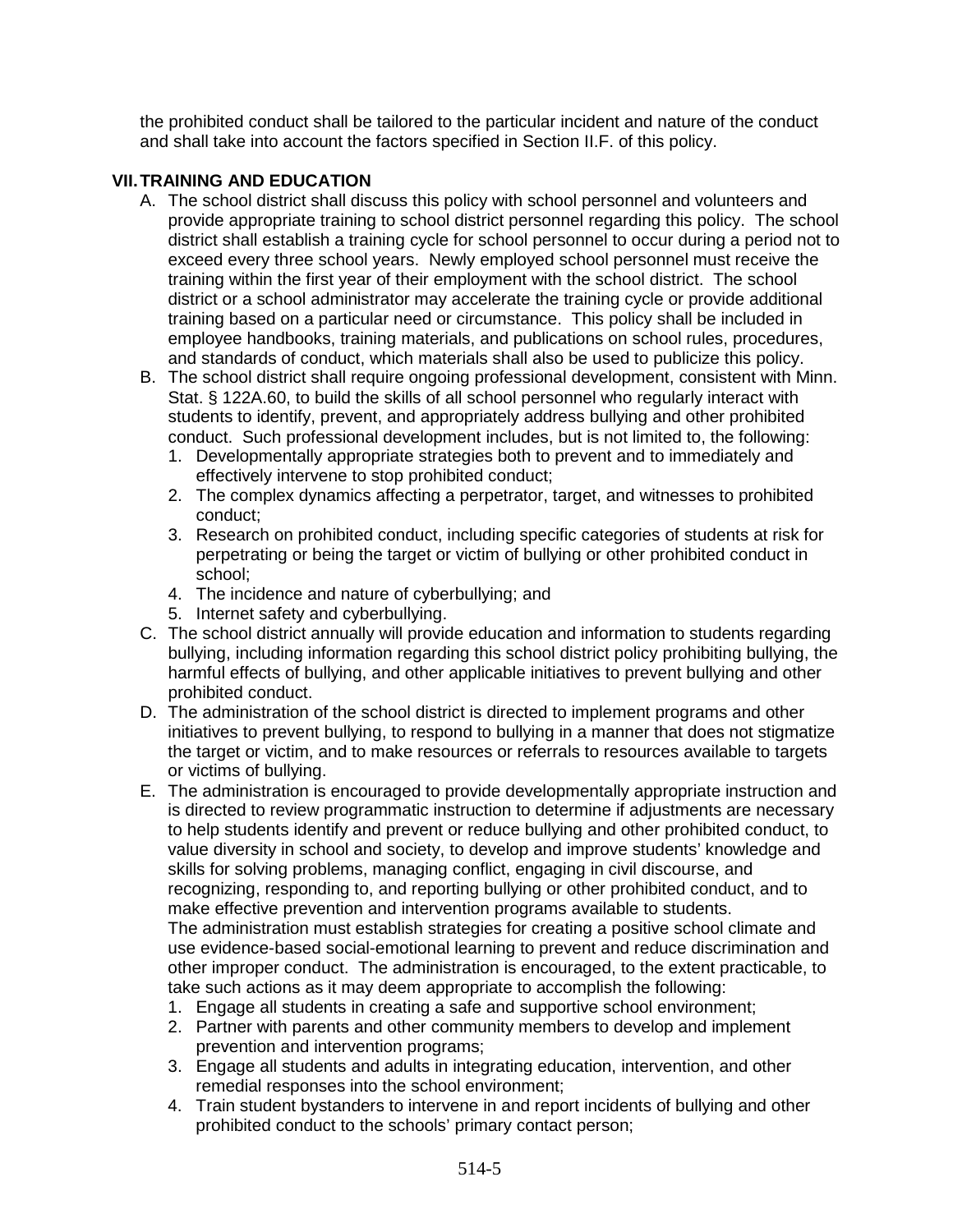- 5. Teach students to advocate for themselves and others;
- 6. Prevent inappropriate referrals to special education of students who may engage in bullying or other prohibited conduct; and
- 7. Foster student collaborations that, in turn, foster a safe and supportive school climate.
- F. The school district may implement violence prevention and character development education programs to prevent or reduce policy violations. Such programs may offer instruction on character education including, but not limited to, character qualities such as attentiveness, truthfulness, respect for authority, diligence, gratefulness, self-discipline, patience, forgiveness, respect for others, peacemaking, and resourcefulness.
- G. The school district shall inform affected students and their parents of rights they may have under state and federal data practices laws to obtain access to data related to an incident and their right to contest the accuracy or completeness of the data. The school district may accomplish this requirement by inclusion of all or applicable parts of its protection and privacy of pupil records policy (See MSBA/MASA Model Policy 515) in the student handbook.

## **VIII. NOTICE**

- A. The school district will give annual notice of this policy to students, parents or guardians, and staff, and this policy shall appear in the student handbook.
- B. This policy or a summary thereof must be conspicuously posted in the administrative offices of the school district and the office of each school.
- C. This policy must be given to each school employee and independent contractor who regularly interacts with students at the time of initial employment with the school district.
- D. Notice of the rights and responsibilities of students and their parents under this policy must be included in the student discipline policy (See MSBA/MASA Model Policy 506) distributed to parents at the beginning of each school year.
- E. This policy shall be available to all parents and other school community members in an electronic format in the language appearing on the school district's or a school's website.
- F. The school district shall provide an electronic copy of its most recently amended policy to the Commissioner of Education.

## **IX. POLICY REVIEW**

To the extent practicable, the school board shall, on a cycle consistent with other school district policies, review and revise this policy. The policy shall be made consistent with Minn. Stat. § 121A.031 and other applicable law. Revisions shall be made in consultation with students, parents, and community organizations.

| <b>Legal References:</b> | Minn. Stat. Ch. 13 (Minnesota Government Data Practices Act)<br>Minn. Stat. § 120A.05, Subds. 9, 11, 13, and 17 (Definition of Public School)<br>Minn. Stat. § 120B.232 (Character Development Education)<br>Minn. Stat. § 121A.03 (Sexual, Religious and Racial Harassment and Violence)<br>Minn. Stat. § 121A.031 (School Student Bullying Policy)<br>Minn. Stat. § 121A.0311 (Notice of Rights and Responsibilities of Students and<br>Parents under the Safe and Supportive Minnesota Schools Act)<br>Minn. Stat. §§ 121A.40-121A.56 (Pupil Fair Dismissal Act)<br>Minn. Stat. § 121A.69 (Hazing Policy) |
|--------------------------|--------------------------------------------------------------------------------------------------------------------------------------------------------------------------------------------------------------------------------------------------------------------------------------------------------------------------------------------------------------------------------------------------------------------------------------------------------------------------------------------------------------------------------------------------------------------------------------------------------------|
|                          | Minn. Stat. § 124D.10 (Charter School)                                                                                                                                                                                                                                                                                                                                                                                                                                                                                                                                                                       |
|                          | Minn. Stat. Ch. 363A (Minnesota Human Rights Act)                                                                                                                                                                                                                                                                                                                                                                                                                                                                                                                                                            |
|                          | 20 U.S.C. § 1232g et seq. (Family Educational Rights and Privacy Act)                                                                                                                                                                                                                                                                                                                                                                                                                                                                                                                                        |
|                          | 34 C.F.R. §§ 99.1 - 99.67 (Family Educational Rights and Privacy)                                                                                                                                                                                                                                                                                                                                                                                                                                                                                                                                            |